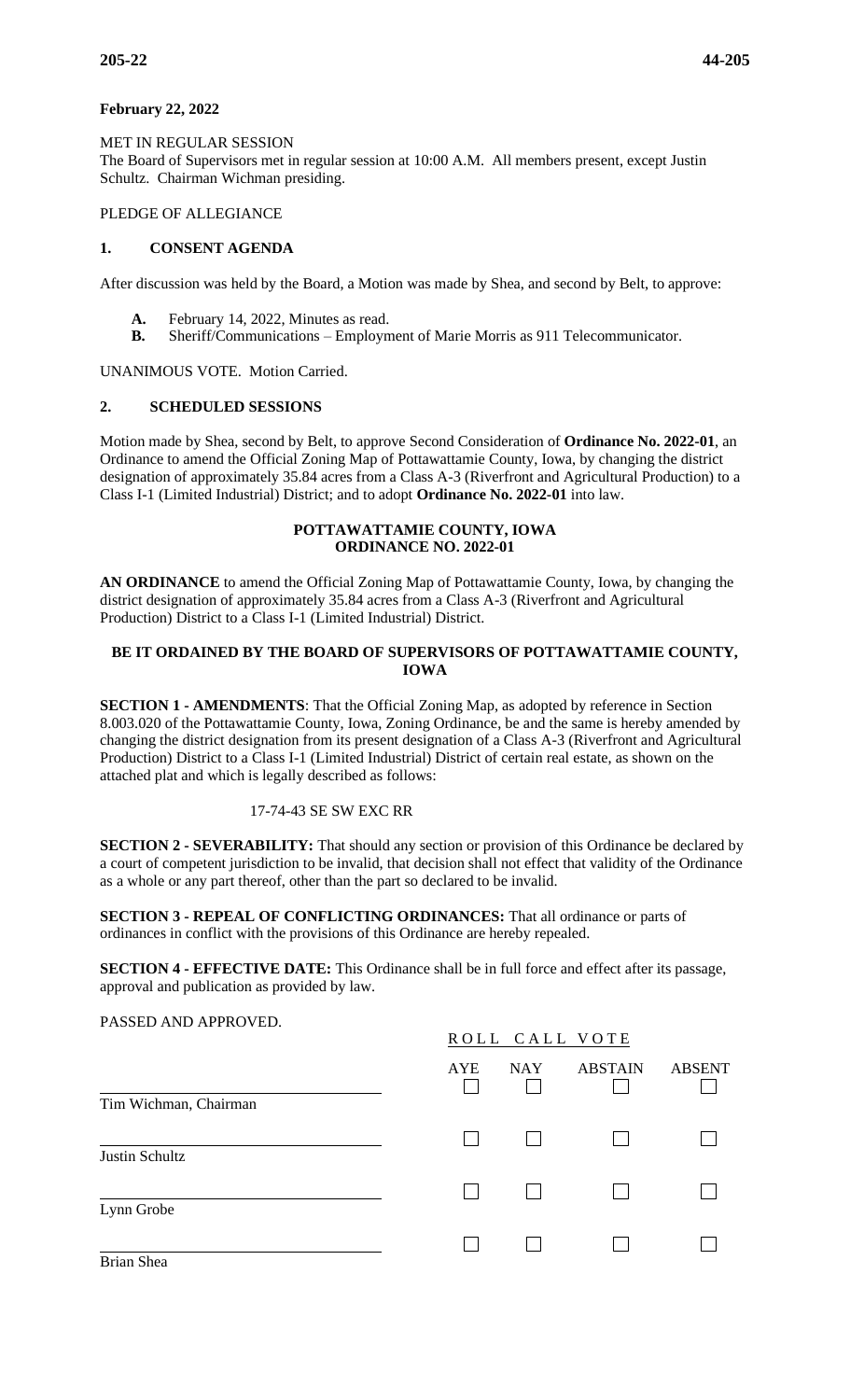| <b>Scott Belt</b>                           |                   |  |  |
|---------------------------------------------|-------------------|--|--|
| Attest:                                     |                   |  |  |
| Melvyn Houser, County Auditor               |                   |  |  |
| Pottawattamie County, Iowa                  |                   |  |  |
|                                             |                   |  |  |
| NOTICE OF PUBLIC HEARING PUBLISHED:         | February 10, 2022 |  |  |
| <b>BOARD OF SUPERVISORS PUBLIC HEARING:</b> | February 14, 2022 |  |  |
| FIRST CONSIDERATION:                        | February 14, 2022 |  |  |
| SECOND CONSIDERATION:                       | February 22, 2022 |  |  |
| <b>PUBLICATION:</b>                         | March 3, 2022     |  |  |

Matt Wyant/Director, Planning and Zoning and/or Maria Sieck/Public Health Admin and Representatives from Field Day Development and Alley Poyner Macchietto Architecture appeared before the Board to give an update on the status of Public Health Building Project. Discussion only. No action taken.

Tom Kallman / Manager, Regional Water appeared before the Board to give an update on the rural water extension to Pioneer Trail. Discussion only. No action taken.

After discussion was held by the Board, motion by Belt, second by Shea to open bids for the Roads Operation Center Facilities. UNANIMOUS VOTE. Motion Carried.

Motion made by Shea, second by Belt, to approve and authorize Chairman to sign Cornerstone Commercial Contractors pay application no.08 for Carson/Macedonia downtown rehab.

RECORD: March 4, 2022 Roll Call Vote: AYES: Wichman, Belt, Grobe, Shea. Motion Carried

Motion made by Belt, second by Shea, to approve and authorize Chairman to sign Network Services Agreement with the City of Council Bluffs. UNANIMOUS VOTE. Motion Carried.

#### **3. OTHER BUSINESS**

After discussion was held by the Board, a Motion was made by Shea, and second by Belt, to approve the setting of public hearing on Pottawattamie County's Maximum Property Tax Levy for Fiscal Year Ending June 30, 2023, for the 8th day of March 2022, at 10:00, A.M.; and approve publication request. UNANIMOUS VOTE. Motion Carried.

Motion made by Shea, second by Belt, to approve funding request for county libraries in the amount of \$343,390.

UNANIMOUS VOTE. Motion Carried.

UNANIMOUS VOTE. Motion Carried.

Jana Lemrick/Director, Human Resources; Michael Williams and Jim Garbina/FNIC Group appeared before the Board to discuss and provide an update on FY 21/22 employee health insurance. Discussion only. No action taken.

#### **4. RECEIVED/FILED**

A. Salary Action(s):

- 1) SWI Juvenile Detention Center Employment of Austin Phipps as Part-Time Youth Corrections Worker.
- 2) Conservation Payroll Status Change for Chad Kunze.
- 3) Buildings and Grounds Payroll Status Change for Matthew Wiese and Roberto Estrada.
- 4) Communications Payroll Status Change for Logan Brown.
- 5) Public Health Payroll Status Change for Rebekkah Reilich.
- 6) I.T. Payroll Status Change for Anthony McCartney.

# **5. CLOSED SESION**

Motion made by Shea, second by Grobe, to go into Closed Session pursuant to Iowa Code 20.17(3) for discussion and/or decision on labor negotiations/collective bargaining matters. Roll Call Vote: AYES: Wichman, Belt, Grobe, Shea. Motion Carried.